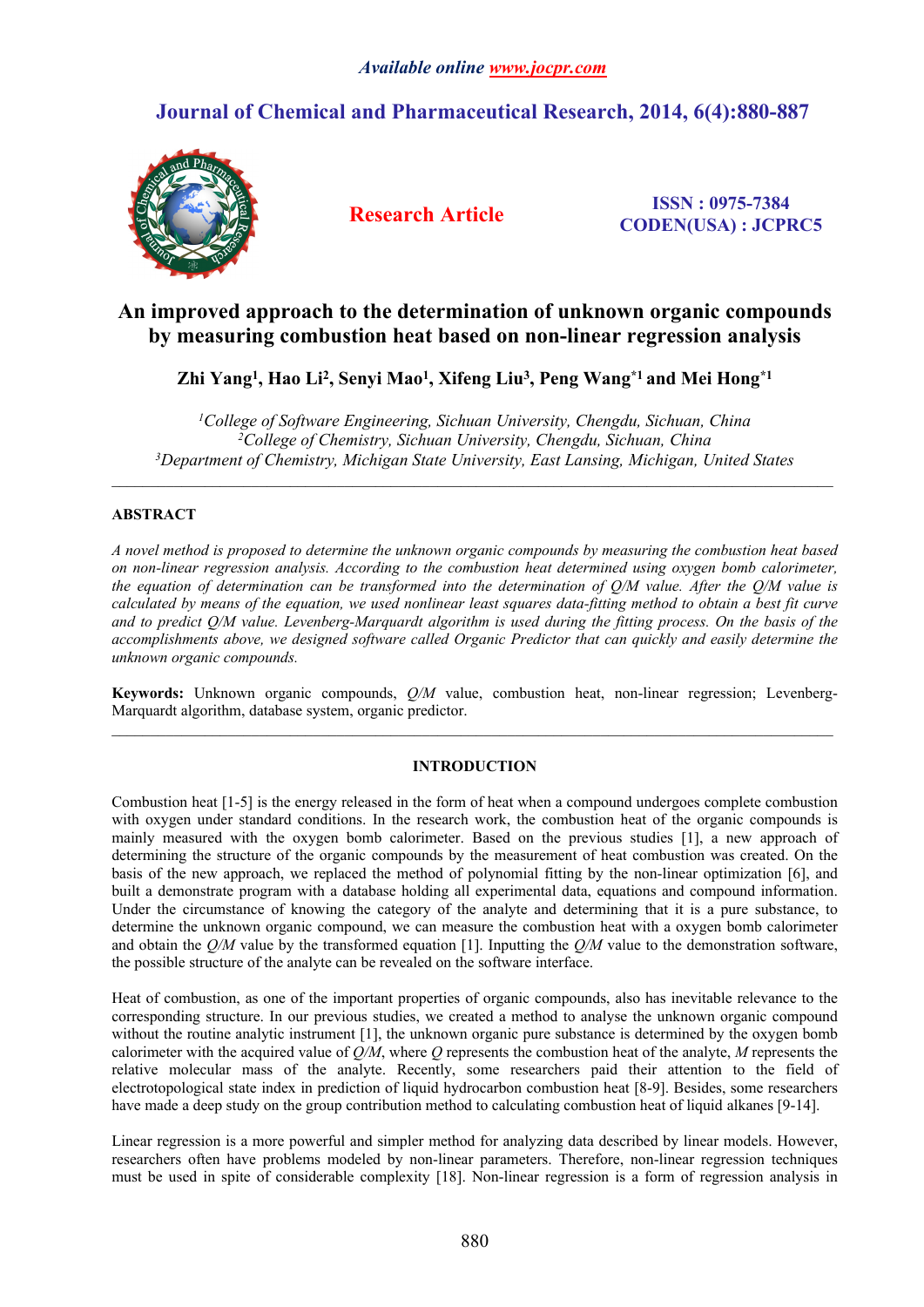(1)

which observational data are modeled by a function which is a nonlinear combination of the model parameters and depends on one or more independent variables. The data are fitted by a method of successive approximations. Mathematically, a non-linear regression problem is often transformed into a least-squares problem. There are many methods developed for solving non-linear least squares problems, for instance, the Gauss-Newton method, the Levenberg-Marquardt method, and Powell's Dog Leg method [15, 19-20].

*\_\_\_\_\_\_\_\_\_\_\_\_\_\_\_\_\_\_\_\_\_\_\_\_\_\_\_\_\_\_\_\_\_\_\_\_\_\_\_\_\_\_\_\_\_\_\_\_\_\_\_\_\_\_\_\_\_\_\_\_\_\_\_\_\_\_\_\_\_\_\_\_\_\_\_\_\_\_*

#### **Determination**

The most common and effective way of determining the combustion heat is utilizing the oxygen bomb calorimeter. The main mathematical formula is showed as follows:

$$
mQ/M + \varepsilon b + qc = K\Box T.
$$

Where *Q* represents the molar constant-volume combustion heat of the determinand; *m* represents the mass of the determinand; *M* represents the molar mass of the determinand;  $\varepsilon$  represents the heat value of the Ignition wire; *b* represents the consumption quality of the Ignition wire; *q* represents the heat value of the combustion of cotton; *c* represents the consumption quality of the cotton;  $K$  represents the constant of the oxygen bomb calorimeter;  $\Delta T$ represents the change value of the system temperature.

Transposing the equation (1), we can obtain:

$$
Q/M = (K \Box T - \varepsilon b - qc) / m \tag{2}
$$

According to the equation Eq. 2, it is obvious that the right of the equation has nothing to do with the determinand. Therefore, we only need to take the left of the equation into consideration. Since the fractional error of the oxygen bomb calorimeter with the correct operation is less than 0.2%, we can obtain the precise value of *Q/M*. Through the study of the *Q/M* value's regulation, researchers found that every single organic compound owns a single value. Therefore, the unknown organic compound can be determined by the *Q/M* value. With the help of the database, we can find the matched value and determine what the unknown organic matter is.

#### **Non-Linear Least Squares Fitting**

After a series of experimental data were obtained and input to the software we built, the equation predicting the *Q/M* value of the organic compound is automatically calculated with the approach called non-linear least squares fitting.

Given the carbon atom number of certain homolog  $x_i$ , we used an exponential equation to predict the corresponding *Q/M* value.

$$
y = Ae^{\lambda x_i} + b \tag{3}
$$

Given a series of observed values  $y<sub>i</sub>$ , which is obtained in experiment, the Prediction Error Sum of Square is given as follows:

$$
PESS = \sum_{i=0}^{n} (y'_i - y_i)^2
$$
 (4)

To find the curve best fits the experimental data, we should determine the value of parameters in Eq. 3 that have the minimum PESS.

#### **Levenberg-Marquardt Algorithm**

Unlike linear fitting or polynomial fitting, the parameters in the exponential equation cannot be precisely calculated, but gradually closed in from an initial guess of all the parameters, using the Levenberg-Marquardt Algorithm [16]. According to "Methods for non-linear least squares problem" Section 3.2 [15], the pseudo code of the algorithm is given as follows: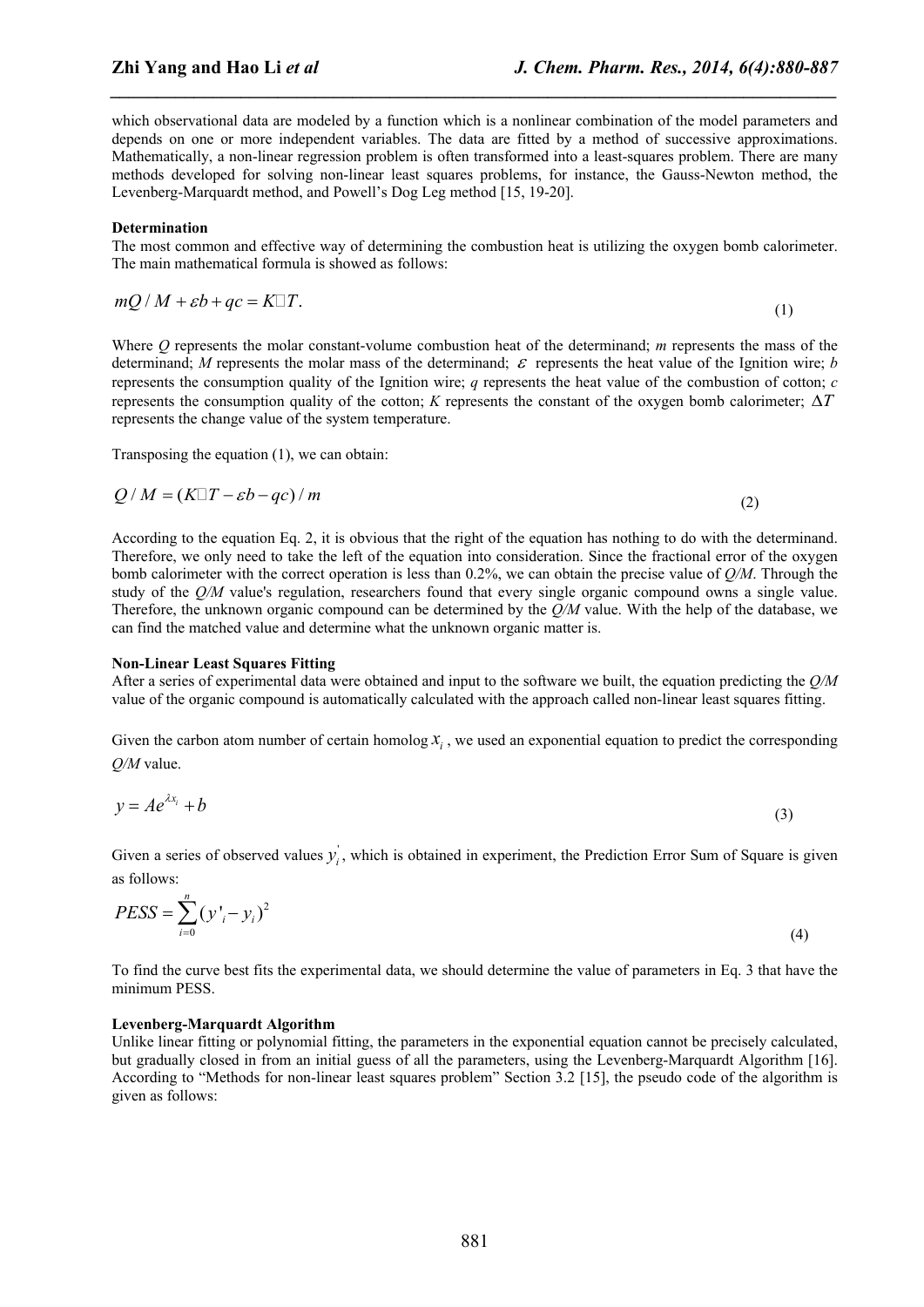```
0 A := J(x)^T J(x); g := J(x)^T f(x)k := 0; v := 2; x := x_0<br>
A := J(x)<sup>T</sup>J(x); g := J(x)<sup>T</sup>f(x)<br>
found := (|| g ||<sub>x</sub> ≤ \varepsilon_1); \mu:= \tau * max{a_{ii}}
                                max \ellk := 0; \quad v := 2; \quad x := x_0while (not found) and (k \leq k_{max})k = k + 1; Solve(A + \mu I)h<sub>lm</sub> = -g
 found := (\| \mathbf{g} \|_{\infty} \leq \varepsilon_1); \quad \mu = \tau * \max \{a_{ii}\}<br>
while (not found) and (k<k<sub>max</sub>)
   g = 0; v := 2; x := x<sub>0</sub><br>
g := J(x)<sup>T</sup> J(x); g := J(x)<sup>T</sup> f(x)<br>
und := (|| g ||<sub>∞</sub> ≤ ε<sub>1</sub>); μ:= τ * max {a<sub>ii</sub>}</sub>
begin Algorithm.Levenberg -Marquardt method
    if \|\mathbf{h}_{lm}\| \leq \varepsilon_2(\|\mathbf{x}\| + \varepsilon_2)x_{\text{new}} := x + h_{\text{lm}}\tilde{n} = (F(x) - F(x_{new})) / (L(0) - L(h_{lm}))found := true\tilde{n} > 0 {step acceptable}
               + \mathbf{h}_{\text{lm}}F F_{new} \coloneqq x + h_{lm}<br>= (F(x) - F(x_{new})) / (L(0) - L(h_{lm}))=-\mathbf{g}Solve(\mathbf{A}^+ \mu \mathbf{I})\mathbf{h}_{lm} = -\mathbf{g}<br>
\leq \varepsilon_2(||\mathbf{x}|| + \varepsilon_2)<br>
= \mathbf{true}true
    else h_{lm}if \tilde{n} > 0new
           \mathbf{y} = \mathbf{J}(\mathbf{x})^{\mathrm{T}} \mathbf{J}(\mathbf{x}); \quad \mathbf{g} := \mathbf{J}(\mathbf{x})^{\mathrm{T}} \mathbf{f}(\mathbf{x})1\mathbf{x} := \mathbf{x}_{\text{new}}<br>
\mathbf{A} := \mathbf{J}(\mathbf{x})^{\text{T}} \mathbf{J}(\mathbf{x}); \quad \mathbf{g} := \mathbf{J}(\mathbf{x})^{\text{T}} \mathbf{f}(\mathbf{x})<br>
found := (\|\mathbf{g}\|_{\infty} \leq \varepsilon_1)<br>
\mathbf{a} := \mathbf{a} \cdot \mathbf{x} \cdot \mathbf{m} \cdot \mathbf{a} \cdot (\mathbf{a} - \mathbf{a} \cdot \mathbf{a})^{\text{T}} \cdot \mathbf{a} \cdot \mathbf{a} \cdot \mathbf{a} \cdot \math\text{found } := (\Vert \mathbf{g} \Vert_{\infty} \leq \varepsilon_1)\mathbf{A} := \mathbf{J}(\mathbf{x})^{\mathrm{T}} \mathbf{J}(\mathbf{x}); \mathbf{g} := \mathbf{J}(\mathbf{x})^{\mathrm{T}} \mathbf{f}(\mathbf{x})<br>
found := (\|\mathbf{g}\|_{\infty} \leq \varepsilon_1)<br>
\mu := \mu * \max{\{\frac{1}{3}, 1 - (2\tilde{\mathsf{n}} - 1)^3\}}; \nu := 2\mu := \mu * \max{\frac{1}{3}, 1 - (2\tilde{n} - 1)^3}; \quad \nu := 2<br>
else
       \mu = \mu * \nu v = 2 * \nuend
```
*\_\_\_\_\_\_\_\_\_\_\_\_\_\_\_\_\_\_\_\_\_\_\_\_\_\_\_\_\_\_\_\_\_\_\_\_\_\_\_\_\_\_\_\_\_\_\_\_\_\_\_\_\_\_\_\_\_\_\_\_\_\_\_\_\_\_\_\_\_\_\_\_\_\_\_\_\_\_*

#### **Fig.1: Levenberg-Marquardt Algorithm**

The complete definition of variables and functions are given in the referenced paper.

The Levenberg-Marquardt Algorithm is considered a puissant algorithm, which means the parameters can still be properly calculated even if the initial guess is significantly distant from the correct values of the parameters.

## **EXPERIMENTAL SECTION**

#### **Data processing**

With the Levenberg-Marquardt Algorithm, the parameters of the best fit exponential equation of a certain kind of homolog can be calculated by inputting several carbon atom numbers and corresponding *Q/M* values.

In our previous study, we used a polynomial equation as the fitting curve, in which case the error of prediction becomes so large that it is completely useless for determination with the increase of carbon number. However, there is a significant improvement after the Levenberg-Marquardt Algorithm is performed on an exponential equation.

The *Q/M* value of alkane, alkene and alkyne are shown as follows (the values of combustion heat were extracted from WINGCH Database [21] or calculated by a novel calculation method [11] ):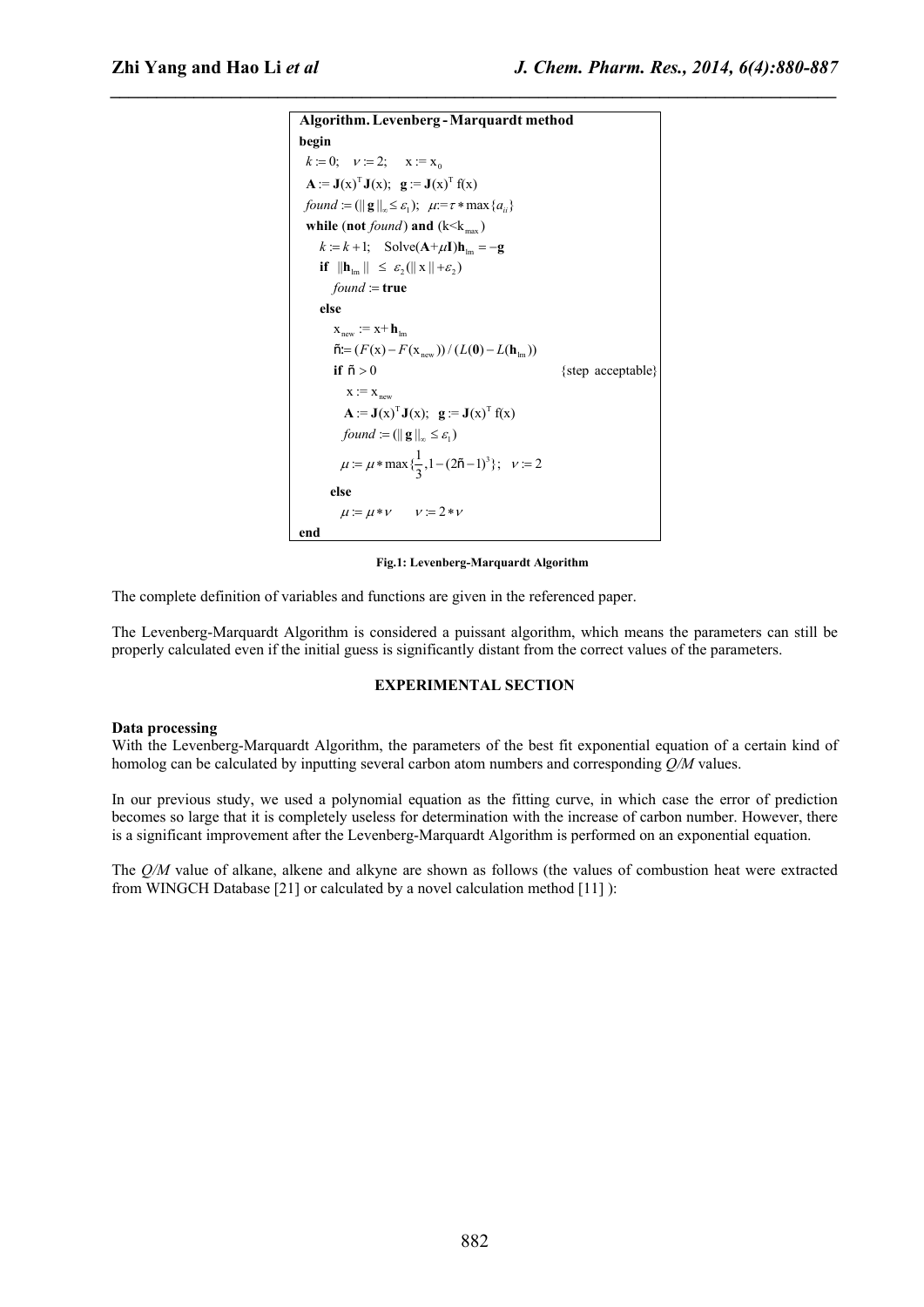| Carbon numbers | $'M$ value of alkane<br>Q/ | $Q/M$ value of alkene | $Q/M$ value of alkyne |
|----------------|----------------------------|-----------------------|-----------------------|
|                | 55.59                      | --                    | $-\!$                 |
| ◠              | 51.96                      | 50.34                 | 49.94                 |
| 3              | 50.41                      | 48.96                 | 48.40                 |
| 4              | 49.58                      | 48.50                 | 48.06                 |
|                | 48.70                      | 48.18                 | 47.83                 |
| 6              | 48.36                      | 47.48                 | 44.98                 |
|                | 48.12                      | 47.56                 | 44.78                 |
| 8              | 47.94                      | 47.45                 | 44.65                 |
| 9              | 47.80                      | 44.37                 | 44.52                 |
| 10             | 47.68                      | 44.31                 | 44.43                 |
| 11             | 47.54                      | 44.25                 | 44.36                 |
| 12             | 46.95                      | 44.20                 | 44.30                 |
| 13             | 46.90                      | 44.16                 | 44.26                 |
| 14             | 46.88                      | 44.12                 | 44.23                 |
| 15             | 46.84                      | 44.08                 | 44.19                 |
| 16             | 46.81                      | 44.05                 | 44.15                 |
| 17             | 46.78                      | 44.03                 | 44.11                 |
| 18             | 46.76                      | 44.01                 | 44.08                 |
| 19             | 46.74                      | 43.38                 | 44.05                 |
| 20             | 46.72                      | 43.36                 | 44.03                 |

*\_\_\_\_\_\_\_\_\_\_\_\_\_\_\_\_\_\_\_\_\_\_\_\_\_\_\_\_\_\_\_\_\_\_\_\_\_\_\_\_\_\_\_\_\_\_\_\_\_\_\_\_\_\_\_\_\_\_\_\_\_\_\_\_\_\_\_\_\_\_\_\_\_\_\_\_\_\_* **Table 1 The** *Q/M* **values of alkane, alkene and alkyne**

Shown on the Table 1, the difference between two *Q/M* values in the same category is reducing. And the change of it is slow and regular. Thus, it is unlikely that the *Q/M* value would increase rapidly as the carbon number increases.

With the data of *Q/M*, a best fit curve of each column can be calculated using the L-M algorithm. Comparing with the linear regression method that was used in the previous study, the figures are shown as follows:





**Fig.2 The polynomial** *Q/M* **curve of alkane Fig.3 The exponential** *Q/M* **curve of alkane**

**Fig.4 The polynomial** *Q/M* **curve of alkene Fig.5 The exponential** *Q/M* **curve of alkene.**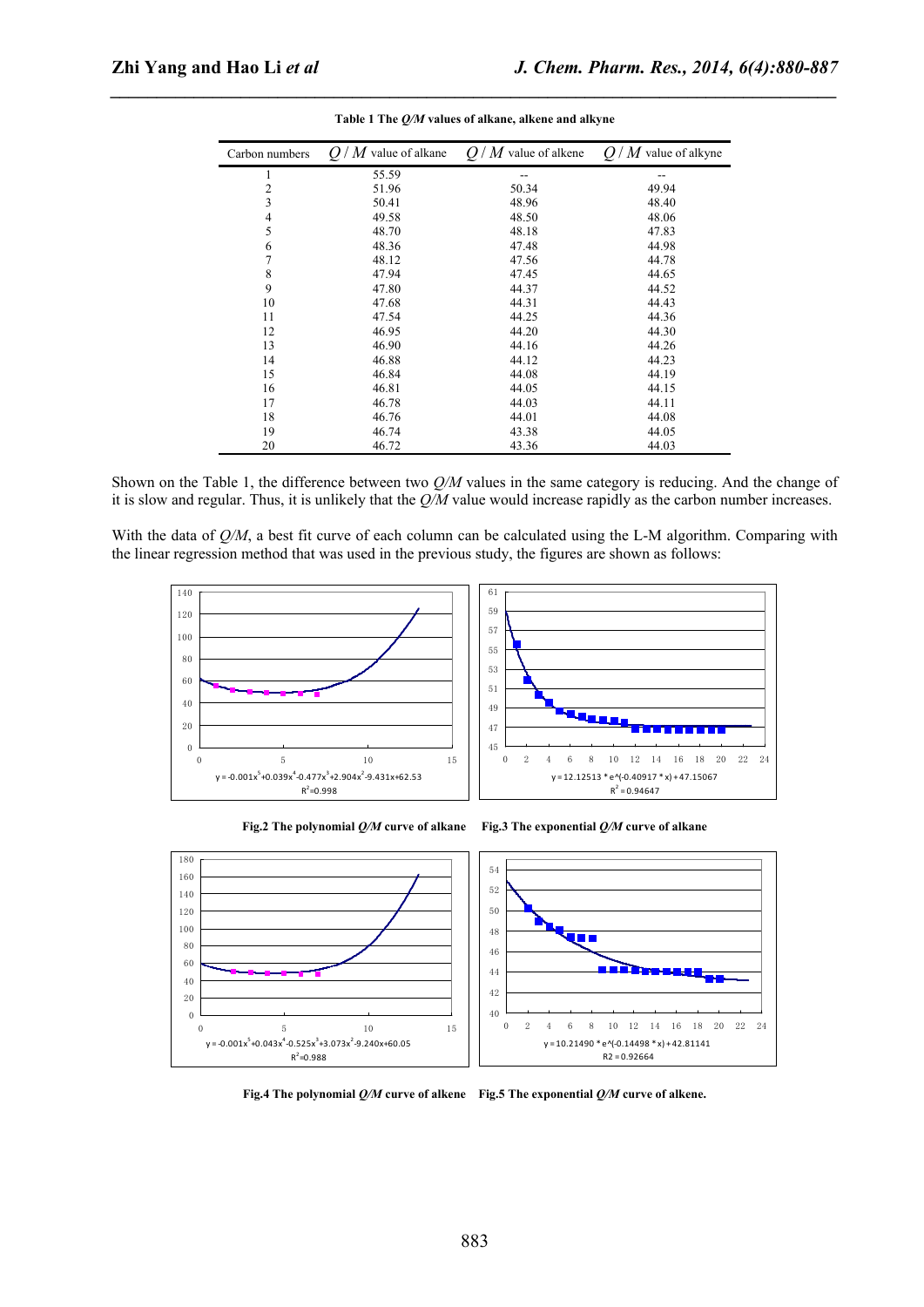

*\_\_\_\_\_\_\_\_\_\_\_\_\_\_\_\_\_\_\_\_\_\_\_\_\_\_\_\_\_\_\_\_\_\_\_\_\_\_\_\_\_\_\_\_\_\_\_\_\_\_\_\_\_\_\_\_\_\_\_\_\_\_\_\_\_\_\_\_\_\_\_\_\_\_\_\_\_\_*

**Fig.6 The polynomial** *Q/M* **curve of alkyne Fig.7 The exponential** *Q/M* **curve of alkyne**

Particularly, in Fig.5, a part of the *Q/M* value prediction is below zero, which is impossible because the combustion heat in these cases and the relative molecular mass are greater than zero. Comparing to polynomial fitting, which is used in our previous study, the best fit curve using exponential fitting is visibly improved in the dimension of curve trend.

## **Database**

To store the data needed in the process of prediction, a database with three tables is built. The structure of the database is shown in the form of Enhanced Entity Relation Diagram as follows:



**Fig.8 Enhanced Entity Relation Diagram of database**

The database contains three main tables. The category table stores the information of organic compound categories, including a unique index 'CategoryID', and the name of corresponding category. The *Q/M* value table stores the information of one *Q/M* value calculated from a experimental record. Each record contains four information, unique index 'RecordID', corresponding 'CategoryID', carbon number, and *Q/M* value. The 'Exponential Equation ' table stores parameters of the best fit equations. Each record represents one exponential equation in the form of Eq. 3.

When an inquiry is called, the programme will first check the existence of input category. If exists, all experimental record of input category are copied to a temporary table. Afterward, the programme will keep filling the temporary table with predicted *Q/M* values, until the deviation between the predicted value and the input value is increasing. After filling the temporary table, the table is shown on the result dialog as Fig.9.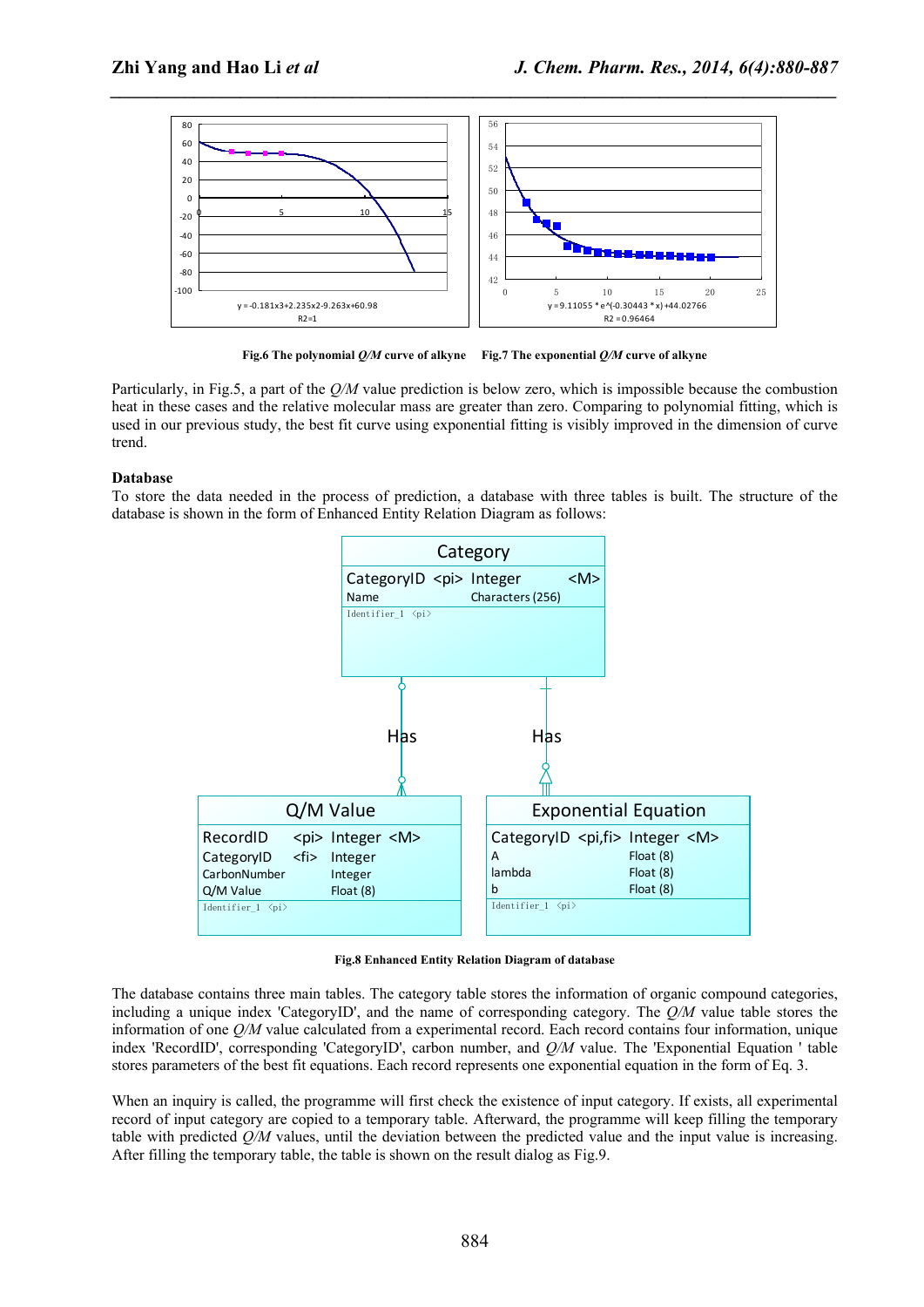#### **Measurement & Procedure**

Firstly, the determinand should be confirmed to be the pure substance and straight chain configuration, as well as the type of the organic matter. Secondly, the determination would be lighted in the oxygen bomb calorimeter strictly in accordance with the operation of heat combustion determination. Finally, the value of  $\Delta T$  would be acquired. By putting the  $\Delta T$  and the other data into the equation (1), the  $Q/M$  value of the determinand would be obtained. To make sure the accuracy of determination, operator may determine the same analyte 2 to 4 times, and calculate the average as the inputted *Q/M* value.

*\_\_\_\_\_\_\_\_\_\_\_\_\_\_\_\_\_\_\_\_\_\_\_\_\_\_\_\_\_\_\_\_\_\_\_\_\_\_\_\_\_\_\_\_\_\_\_\_\_\_\_\_\_\_\_\_\_\_\_\_\_\_\_\_\_\_\_\_\_\_\_\_\_\_\_\_\_\_*

After obtaining the value of *Q/M*, operators can input the *Q/M* value and the homolog category of the determinand into the blank of the software. With clicking the button "Inquire", the probable organic compounds would be listed on the surface with the order of probability.





**Fig.9 Surface of the Organic Predictor Fig.10 Input type and** *Q/M* **Value of the determinand**

| Dialog               |                 |           |             | ×    |
|----------------------|-----------------|-----------|-------------|------|
| Category:alkane      | O/M Value: 50.5 |           |             |      |
| <b>Carbon Number</b> | Q/M Value       | Deviation | Type        |      |
| 3                    | 50.41           | 0.09000   | Observation |      |
| 4                    | 49.58           | 0.92000   | Observation |      |
| 2                    | 51.96           | 1.46000   | Observation |      |
| 5                    | 48.7            | 1.80000   | Observation |      |
| 6                    | 48.36           | 2.14000   | Observation |      |
| 7                    | 48.072717       | 2.42728   | Prediction  |      |
| 8                    | 47.94255        | 2.55745   | Prediction  |      |
| 1                    | 55.59           | 5.09000   | Observation |      |
|                      |                 |           |             |      |
|                      |                 |           |             |      |
|                      |                 |           |             |      |
|                      |                 |           |             |      |
|                      |                 |           |             |      |
|                      |                 |           |             |      |
|                      |                 |           |             |      |
|                      |                 |           |             | Quit |
|                      |                 |           |             |      |

| Dialog      |                       |         |          | $\mathbf{x}$ |
|-------------|-----------------------|---------|----------|--------------|
| C Q/M Value | <sup>©</sup> Equation |         |          |              |
| Category    | A                     | lambda  | b        | Add          |
| alkane      | 13.12604              | 0.53275 | 47.75755 |              |
|             |                       |         |          | Modify       |
|             |                       |         |          | Delete       |
|             |                       |         |          | Update       |
|             |                       |         |          | OK           |

| Category | <b>Carbon Number</b>     | <b>QM Value</b> | Add           |
|----------|--------------------------|-----------------|---------------|
| alkane   | 1                        | 55.59           |               |
| alkane   | $\overline{\phantom{a}}$ | 51.96           |               |
| alkane   | 3                        | 50.41           | Modify        |
| alkane   | 4                        | 49.58           |               |
| alkane   | 5                        | 48.7            | <b>Delete</b> |
| alkane   | 6                        | 48.36           |               |
|          |                          |                 | Update        |
|          |                          |                 |               |

**Fig.11 Result of a demonstrate inquiry Fig.12 Experimental records of** *Q/M* **values**

| C Q/M Value      | C Equation           |                      |               |
|------------------|----------------------|----------------------|---------------|
| Category         | <b>Carbon Number</b> | <b>QM Value</b>      | Add           |
| alkane<br>alkane | Dialog               | $\mathbf{x}$         |               |
| alkane<br>alkane | Category             | <b>Carbon Number</b> | <b>Modify</b> |
| alkane           | Q/M Value            |                      | Delete        |
| alkane           |                      | Cancel<br>OK         |               |
|                  |                      |                      | Update        |
|                  |                      |                      |               |

**Fig.12 Best fit equation(s) Fig.13 Add a record to database**

### **RESULTS AND DISCUSSION**

#### **Accuracy of Determination**

The regulation of the change can be obtained through the data analysis of *Q/M*. Each *Q/M* value of homolog has a confirmed value. The different between the adjacent organic compounds in the same homolog are tiny, and it's getting less with the increasing carbon number. To ensure the accuracy of the determination, we modified *Q/M* to be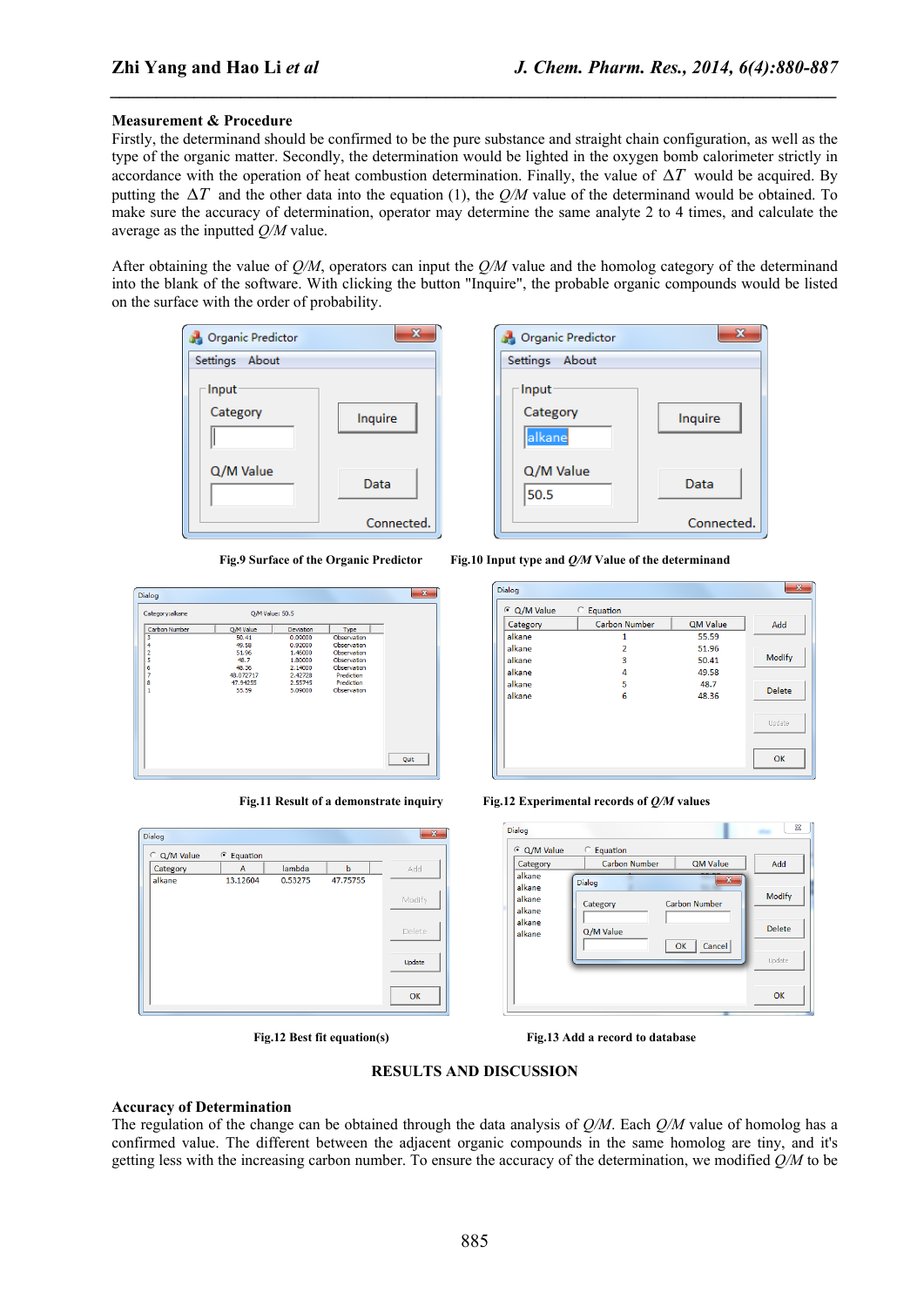$(Q/M)$ <sup>10</sup>, providing enlarged differences between the adjacent data. Even if the carbon number would be quite large, the difference of the adjacent *Q/M* value would also be clear.

*\_\_\_\_\_\_\_\_\_\_\_\_\_\_\_\_\_\_\_\_\_\_\_\_\_\_\_\_\_\_\_\_\_\_\_\_\_\_\_\_\_\_\_\_\_\_\_\_\_\_\_\_\_\_\_\_\_\_\_\_\_\_\_\_\_\_\_\_\_\_\_\_\_\_\_\_\_\_*

According to the standard operation of the determination of combustion heat [22-27] and the present technique of oxygen bomb calorimeter[28-30], the error of the determination of combustion heat can be controlled within  $\pm$  0.2KJ/mol~  $\pm$  1.3KJ/mol, the range of difference is corresponded with the standard of the actual determination.

### **Applications & Limitations**

The modified method can be used in the determination of the unknown organic compounds with the confirmed information (straight chain, pure substance, type of the organic matter). Compared to the common methods of the determination, this method is both economized and time-saving. Therefore, it has potential applications on the lab management and the quick classification of the organic substance.

On the other hand, the limitations of the method are obvious: according to our latest studies, the determinand should be in the form of straight chain configuration and the pure substance. In addition, because of the limitation of data, operators should confirm the type of the organic matter before the determination. To eliminate these barriers, we will do further studies.

In the future work, we will first expand the data base through more experiments and adopt a more precise fitting method. Second, we will investigate the differences of the *Q/M* values between the isomers so that operators can determine the non-straight-chain organic compounds. Third, we plan to study the differences of the *Q/M* values between different types of the organic matters, such as the different values between alkane and alkene in order to determine the *Q/M* value without the knowledge of the types of the organic matters. Next, we intend to expand the proposed method to obtain the mixed organic compounds by improving the calculation procedures. The machine learn algorithms will also be used to predict the *Q/M* value and to identify the type of the organic matters given the *Q/M* value.

## **Download the Software**

The demonstrate software is uploaded to the Internet(URL: http://pan.baidu.com/s/1gSi0S). To guarantee the copyright, all the papers use our software need to cite our paper as reference. If the URL given above is expired, please contact us by e-mail. We will be glad to send the software to any interested individual.

#### **Acknowledgements**

This work is an extension version of the achievements presented in 4th International Conference on Mechanical Science and Engineering (ICMSE2014), and the previous work is published in *Journal of Applied Sciences*. We appreciate the great platform organized by International Association Management Science & Engineering Technology (IAMSET).

### **REFERENCES**

[1] H Li, SJ Yang, YW Wang, ZZ Zhao, YZ Li. *Journal of Applied Sciences*, **2013**, 13(23), 5621-5624.

[2] HY Cao , JC Jiang, Y Pan , R Wang , Y Cui. *J. Loss Prevent Proc.*, **2009**, 22(2), 222-227.

[3] A Srisaipet, K Kittiratanapiboon, N Jeyashoke, K Krisnangkura. *KMUTT Research & Development Journal*, **2007**,30(3), 513-522.

[4]JG Burger. *Society of Petroleum Engineers*, **1972**, 12(5), 410-422.

- [5] DC Rakopoulos, CD Rakopoulos, RG Papagiannakis, DC Kyritsis. *[Fuel](http://www.sciencedirect.com/science/journal/00162361)*, **2011**, 90(5), 1855–1867.
- [6] JJ Moré, BS Garbow, KE Hillstrom. *ACM T. Math. Software*, **1981**, 7(1),17-41.
- [8]JC Jiang. *Gas Chemical Industry*, **1996**, 21(6),53-56.

[9] LH Hall, LB Kier. *J. Chem. Inf. Comput. Sci.*,**1995**, 35(4), 1039-1045.

- [10]K Wang. *Journal of Ningxia University (NATURAL SCIENCE EDITION)*,**2000**, 21(3),239-241.
- [11] J Peng. *Fire Science and Technology*,**1999**,4, 9-11.

[12] J Taskinen, J Yliruusi. *Adv. Drug Deliv. Rev.*, **2003**, 55(2),1163-1183.

- [13] TA Albahri. *Chem. Eng. Sci.*, **2003**, 58(2), 3629-3641.
- [14]L Türker. *J. MolStruct (Theochem)*, **2004**, 680(2): 29-31.
- [15] K Madsen, HB Nielsen, O Tingleff. Methods for Non-Linear Least Squares Problems. Technical University of Denmark, Copenhagen, **1999**;.
- [16] J Fan. *J. Comput. Math.*, **2003**, 21(5), 22-28.
- [18] GA Milliken. *Technometrics*, **1990**, 32(2), 219-220.
- [19] JE Dennis, JJ Moré. *SIAM Review*, **1977**, 19(1), 46-89.
- [20] M Al-Baali, R Fletcher. *J. Oper. Res. Soc.*, **1985**, 405-421.